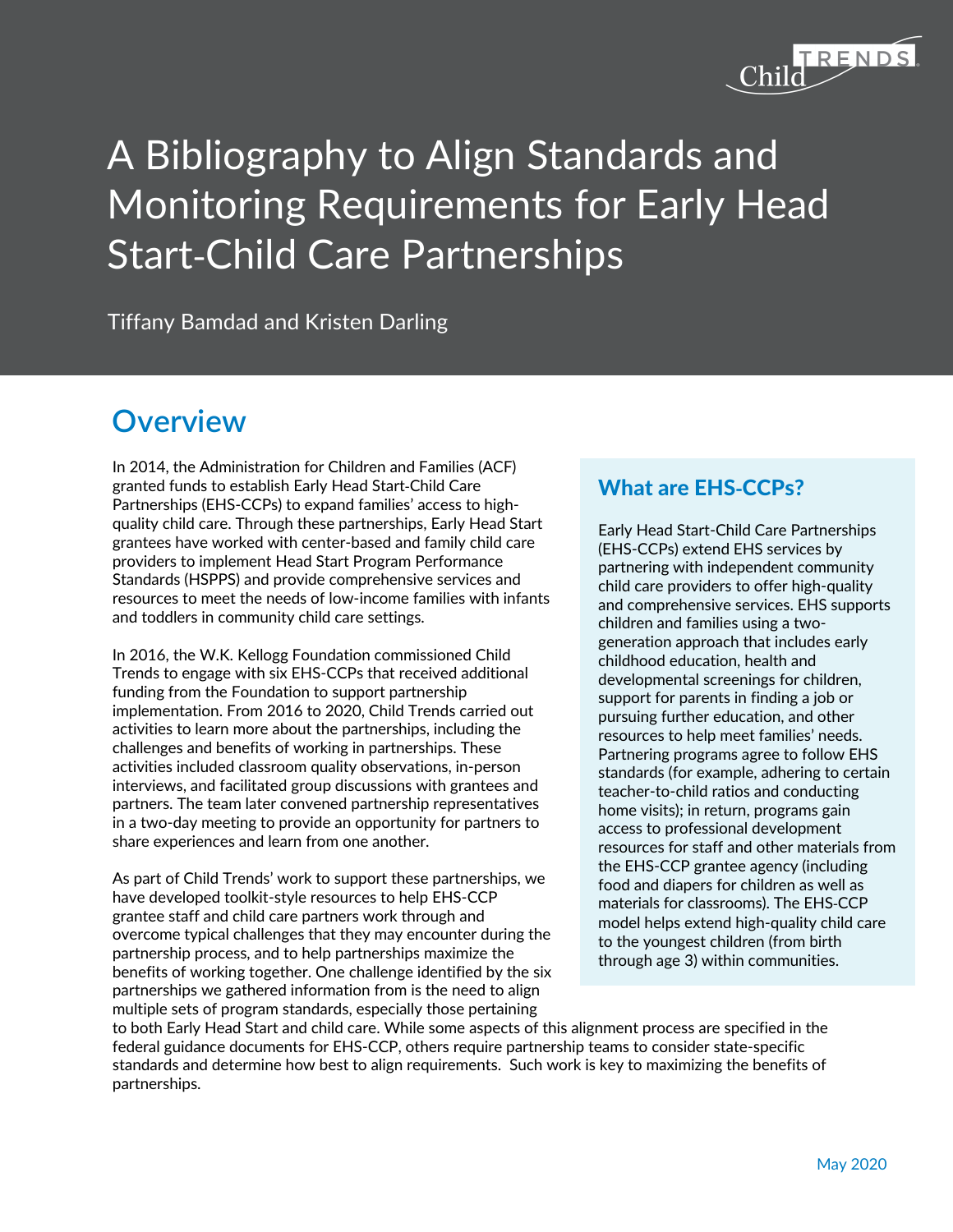This document presents an annotated bibliography of recent resources on the topic of alignment. While alignment of state and federal standards happens at the state level, the resources below can help child care directors and grantees in EHS-CCPs understand issues of alignment and implications for successful partnership implementation.

## **Background on meeting multiple standards and monitoring/reporting requirements**

Early care and education providers receive funding from multiple sources, each with its own set of monitoring and reporting requirements.<sup>i</sup> A single child care program may receive funds from various state, federal, and private organizations; these include the state's Child Care and Development Fund (CCDF), pre-kindergarten and early intervention programs, federal Head Start/Early Head Start (HS/EHS) and Child and Adult Care Food Program (CACFP), and private accreditation organizations.<sup>ii</sup> While these funding streams differ in their requirements, they serve the same purpose—to promote health, safety, and quality in child care settings.

Despite this shared goal, however, the funding sources' specific requirements, as well as their monitoring systems, have largely been designed and implemented in an independent, uncoordinated manner. This lack of coordination across systems creates a high administrative burden for programs receiving funding from multiple sources. <sup>ii</sup> Child care programs may need to balance different program standards that influence programming, reconcile inconsistencies, or submit multiple reports in order to demonstrate compliance with regulations established by different funding streams. Programs may also need to accommodate multiple monitoring visits by representatives from different entities. Depending on the purpose of these monitoring visits and each funding stream's regulations, data gathered may be duplicative (e.g., two entities completed visits for the same purpose) or in direct conflict (e.g., two entities completed visits and provided conflicting guidance). Additionally, since data from monitoring visits and reports are not shared across systems, trends can go undetected, resulting in missed opportunities for consistent messaging and supports (e.g., technical assistance) to achieve the intended program quality improvements.<sup>iii</sup>

In starting an EHS-CCP, the partners' major task is to learn about and adhere to the HSPPS. The HSPPS layer additional reporting requirements on top of those that already exist for partner programs. As a result, partnership directors and leadership teams face the challenges of efficiently responding to multiple standards and monitoring and reporting requirements, minimizing duplication in their efforts to meet requirements, and identifing where and how it is appropriate to draw on a single source to address multiple requirements.

# **Purpose of this toolkit resource**

This annotated bibliography is intended to serve as a resource for EHS-CCP leadership who face the challenge of determining how to maximally align their partnership's multiple sets of standards. It includes links to and brief descriptions of key resources on Early Head Start and child care policies and standards, and resources on alignment in early childhood programs. The bibliography is organized into four broad sections, and a series of stylized alphabet blocks help readers quickly identify which section they are reading:

**H** 1. Resources for understanding Early Head Start policies and standards (represented by the H block)

Early Head Start-Child Care Partnerships Toolkit | A Bibliography to Align Standards and Monitoring Requirements for Early Head Start-Child Care Partnerships 2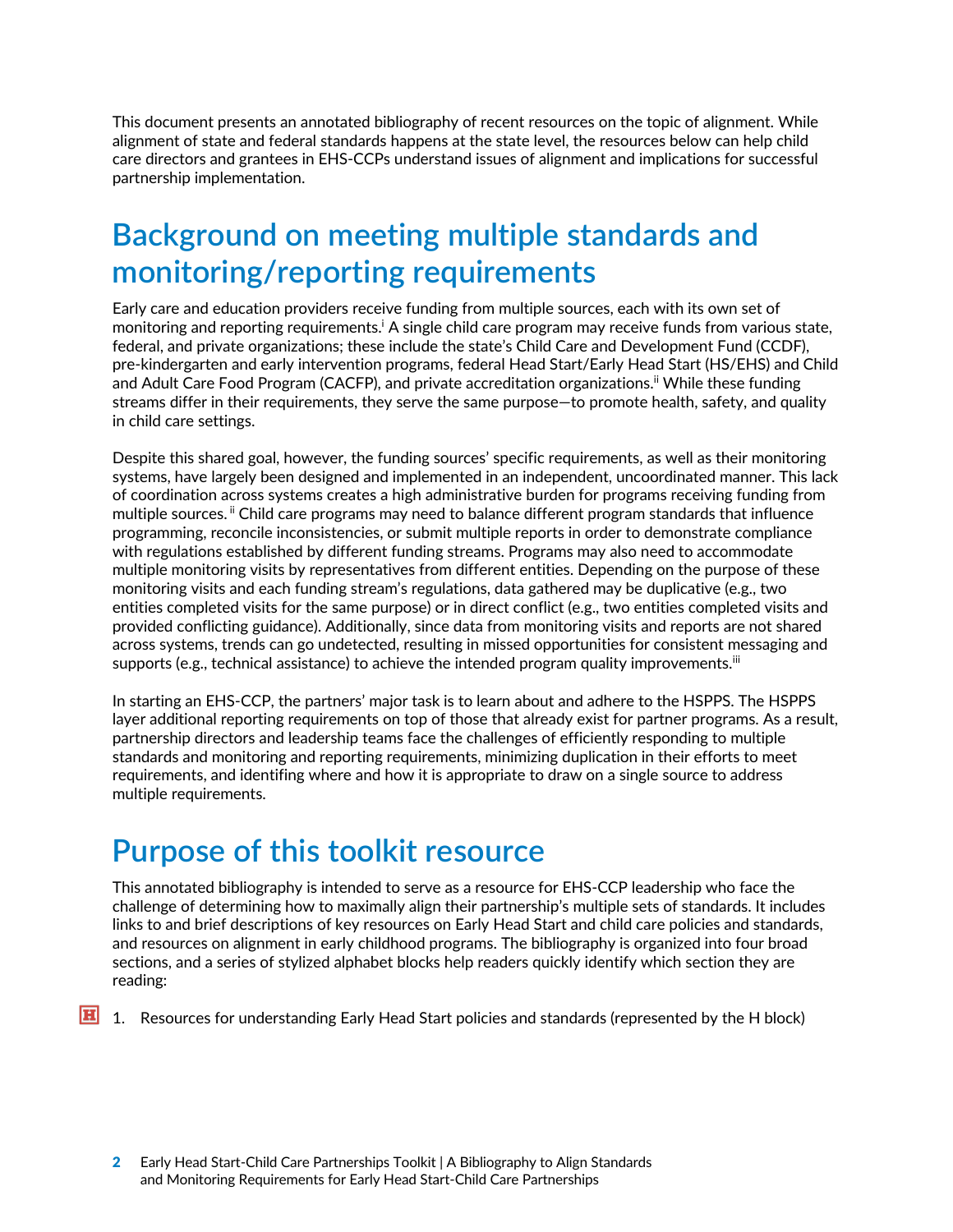**C** 2. Resources for understanding child care policies and standards, including background information on the reauthorization of the Child Care and Development Fund law through the Child Care and Development Block Grant (CCDBG)<sup>1</sup> (represented by the C block)



**HC** 3. Resources specific to EHS-CCPs, including guidance for maximizing alignment for specific features of partnerships (represented by the H and C blocks together)



4. Broad discussions of the multiple monitoring requirements and standards that early care and education programs may face, and how to maximize coordination across these larger systems (represented by the S, H, and C block tower)

 $1$  CCDBG resources are included in this annotated list because they are relevant to efforts to coordinate monitoring and reporting requirements. The reauthorization expanded monitoring requirements for license-exempt providers receiving subsidy funds and explicitly named the need for states to coordinate monitoring efforts to the extent possible in order to effectively meet new federal requirements for CCDF.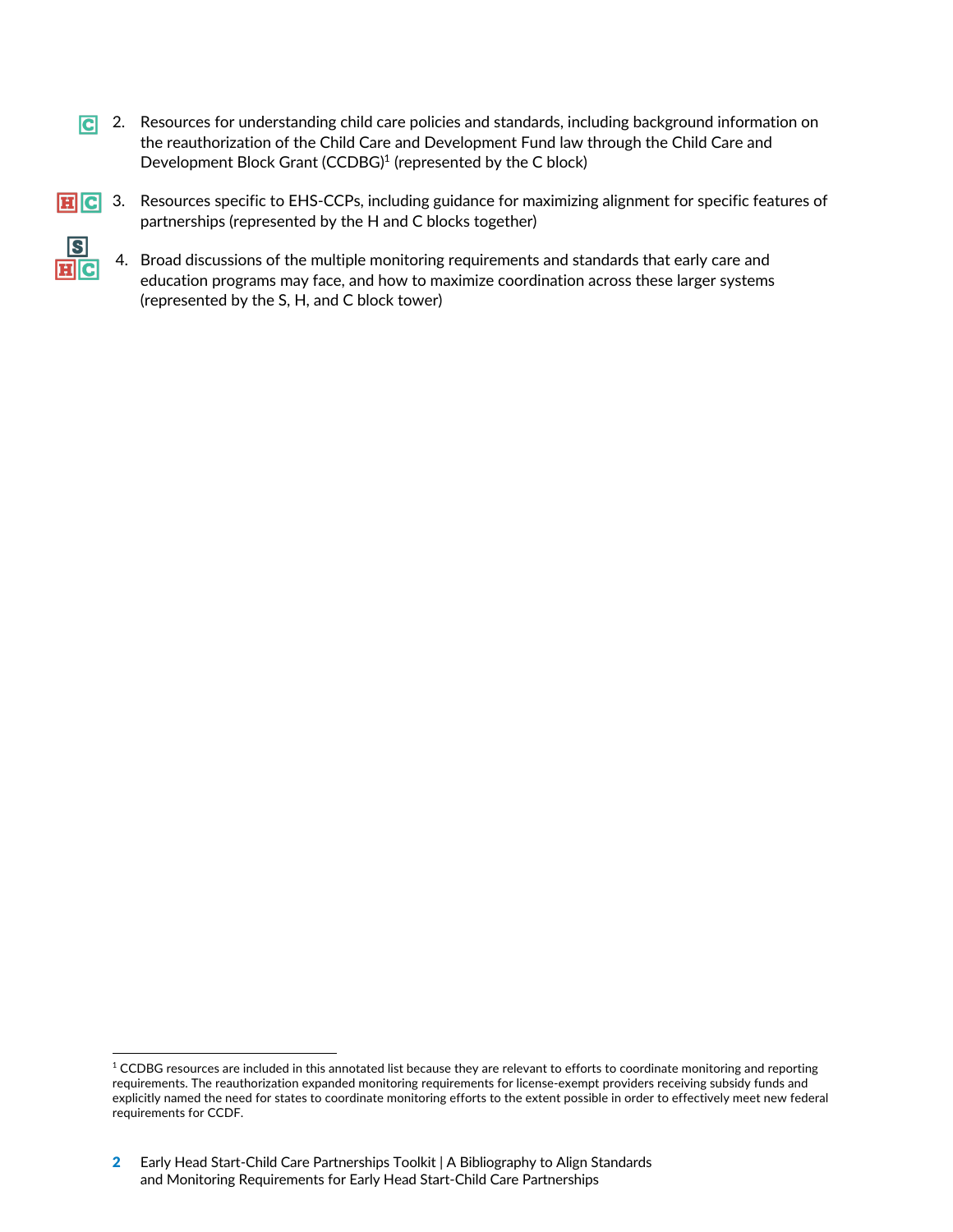# **Contents**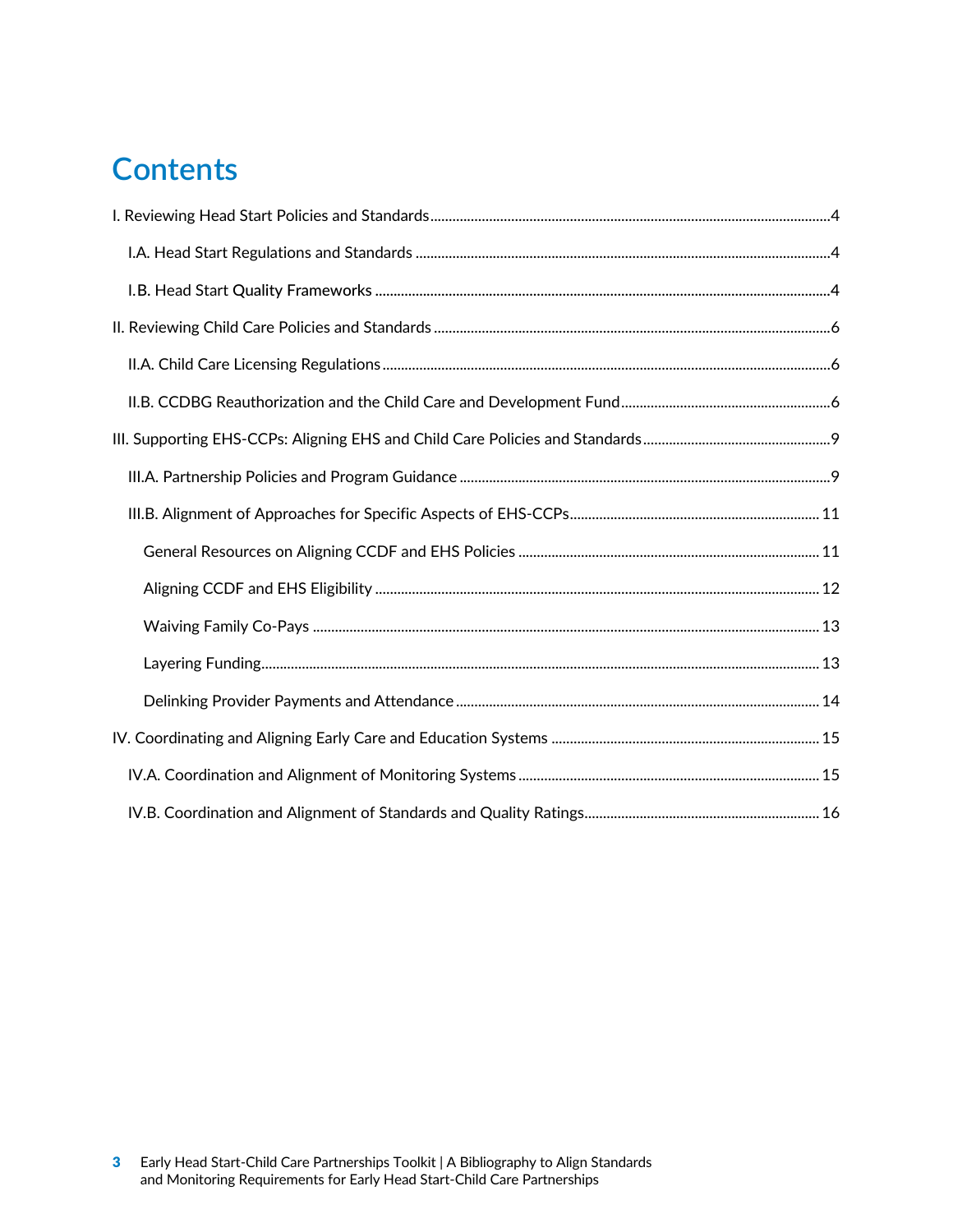# <span id="page-4-0"></span>**I. Reviewing Head Start Policies and Standards**



### **I.A. Head Start Regulations and Standards**

#### **Resource I.A.1: Head Start Program Performance Standards**

**Author:** Office of Head Start (OHS)

**Source URL:** https://eclkc.ohs.acf.hhs.gov/sites/default/files/pdf/hspps-appendix.pdf

#### **Type of resource:** Standards

**Purpose:** To define the standards and requirements that all Head Start and Early Head Start programs must meet.

**Description:** The Head Start Program Performance Standards are divided into five parts that outline regulations for program governance and program operations, financial and administrative requirements, federal administrative procedures, and definitions. Within each section, subparts detail requirements for specific services grantees should offer, structures they should have in place, and guidelines they should follow.

#### **Resource I.A.2: Showcase of Head Start Regulations: Infants and Toddlers**

**Author:** Head Start Early Childhood Learning & Knowledge Center

**Source URL:** https://eclkc.ohs.acf.hhs.gov/policy/showcase/infants-toddlers

#### **Type of resource:** Video

**Purpose:** To highlight new Head Start Program Performance Standards (viewable here: https://eclkc.ohs.acf.hhs.gov/policy/45-cfr-chap-xiii) that have specific implications for Early Head Start Programs providing services for infants and toddlers.

**Description:** While the new Head Start Program Performance Standards are written for a birth to 5 approach, meaning that they are relevant to all children served by Head Start (HS)/Early Head Start (EHS) providers, some new standards highlight nuances specific to preschoolers or infants and toddlers. The video highlights 10 important standards relevant to EHS providers, including hours, ratios, home visiting requirements, required supplies, curriculum and assessment guidance, staff certification and professional development requirements, and cultural and linguistic supports.

## **I.B. Head Start Quality Frameworks**

#### **Resource I.B.1: Early Learning Outcomes Framework in Head Start**

**Author:** Office of Head Start (OHS)

**Source URL:** https://eclkc.ohs.acf.hhs.gov/sites/default/files/pdf/elof-ohs-framework.pdf

**Type of resource:** Tool; framework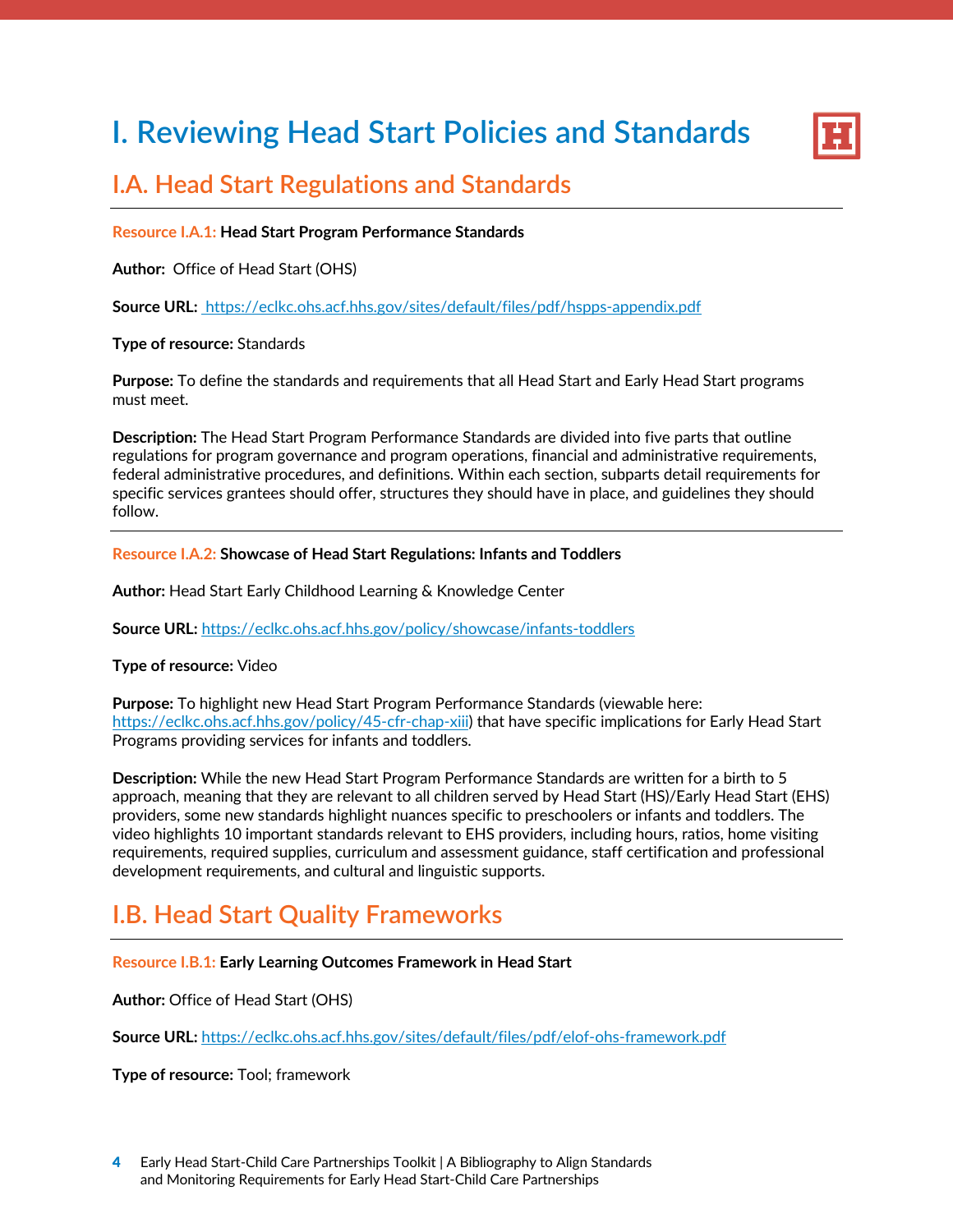<span id="page-5-0"></span>**Purpose:** To outline research-based skills, behaviors, and concepts that early childhood education programs (e.g., Head Start, Early Head Start, and child care) should foster in young children from birth through age 5. The framework is meant to help programs make decisions about teaching strategies and learning environments, school readiness goals, curricula and assessments, professional development, and program planning, improvement, and implementation.

**Description:** The framework presents five domains, or areas of early learning and development, for children birth to 5 that are essential for school readiness and long-term success. These include (1) approaches to learning; (2) social and emotional development; (3) language and literacy; (4) cognition; and (5) perceptual, motor, and physical development. For each domain, the framework presents goals (or expectations for children's learning and development), describes developmental progressions across the ages (noting important distinctions between infants/toddlers and preschoolers), and outlines key indicators (or specific, observable skills) that children should demonstrate by 36 and 60 months.

#### **Resource I.B.2: Unveiling the Updated Head Start PFCE Framework**

**Author:** National Center on Parent, Family and Community Engagement

**Source URL:** https://eclkc.ohs.acf.hhs.gov/video/unveiling-updated-head-start-pfce-framework

#### **Type of resource:** Video

**Purpose:** To describe updates to the revised Parent, Family, and Community Engagement (PFCE) Framework and discuss how it aligns with Head Start Program Performance Standards.

**Description:** The PFCE Framework was revised in 2018 to incorporate new research from the field and better align with updated HSPPS. The webinar walks listeners through parts of the PFCE Framework that were updated in the  $2<sup>nd</sup>$  edition and provides some reasoning for the changes. Panelists also share strategies to meet outcomes outlined in the PFCE Framework that may help EHS–child care partners meet HSPPS relating to family engagement.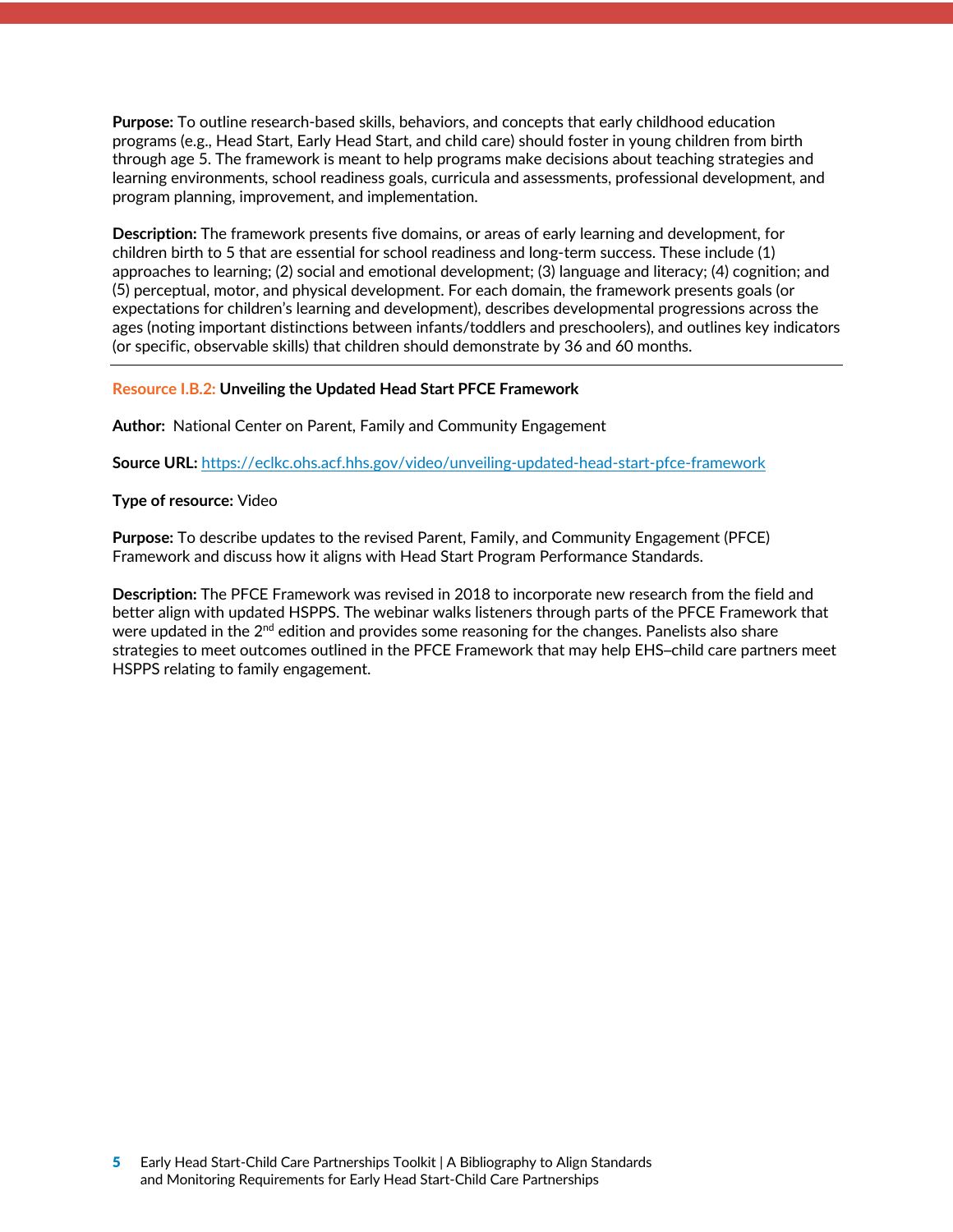# <span id="page-6-0"></span>**II. Reviewing Child Care Policies and Standards**



## **II.A. Child Care Licensing Regulations**

#### **Resource II.A.1: National Database of Child Care Licensing Regulations**

**Author:** National Center of on Early Childhood Quality Assurance (ECQA Center)

**Source URL:** https://childcareta.acf.hhs.gov/licensing

#### **Type of resource:** Database

**Purpose:** To present a search tool for state and territory licensing regulations and agency contact information. While the tool was developed to help licensing and Child Care and Development Fund (CCDF) administrators see how other states and territories have developed regulations, EHS-CCP grantee directors and partners can also use the tool to explore the relationships between licensing and various other state standards (e.g., QRIS, PreK, and CCDF).

**Description:** Clicking a state or territory on the map or selecting one from the drop-down menu provided allows users to see the contact information for the state or territory's licensing agency, the licensing regulations, and additional standards (including state QRIS, PreK, and CCDF regulations).

## **II.B. CCDBG Reauthorization and the Child Care and Development Fund**

#### **Resource II.B.1: Child Care and Development Fund Reauthorization**

**Author:** Office of Child Care (OCC)

**Source URL:** https://www.acf.hhs.gov/occ/ccdf-reauthorization

**Type of resource:** Resource list

**Purpose:** To provide resources to support states/providers in understanding the Child Care Development Block Grant Act (CCDBG) of 2014 that reauthorized the law governing the Child Care and Development Fund program (CCDF).

**Description:** This Office of Child Care webpage lists resources with information about the CCDF Final Rule and CCDBG reauthorization.

The **CCDF Final Rule of 2016** updates regulations for CCDF programs and presents details on meeting standards established in the CCDBG Act of 2014 to (1) protect the health and safety of children in child care, (2) help parents make informed consumer choices and access information to support child development, (3) provide equal access to high-quality child care for low-income children, and (4) enhance the quality of child care and the early childhood workforce. The page provides links to several resources on the topic, including:

- The CCDF Final Rule publication
- A CCDF Final Rule fact sheet summarizing the major changes to the CCDBG Act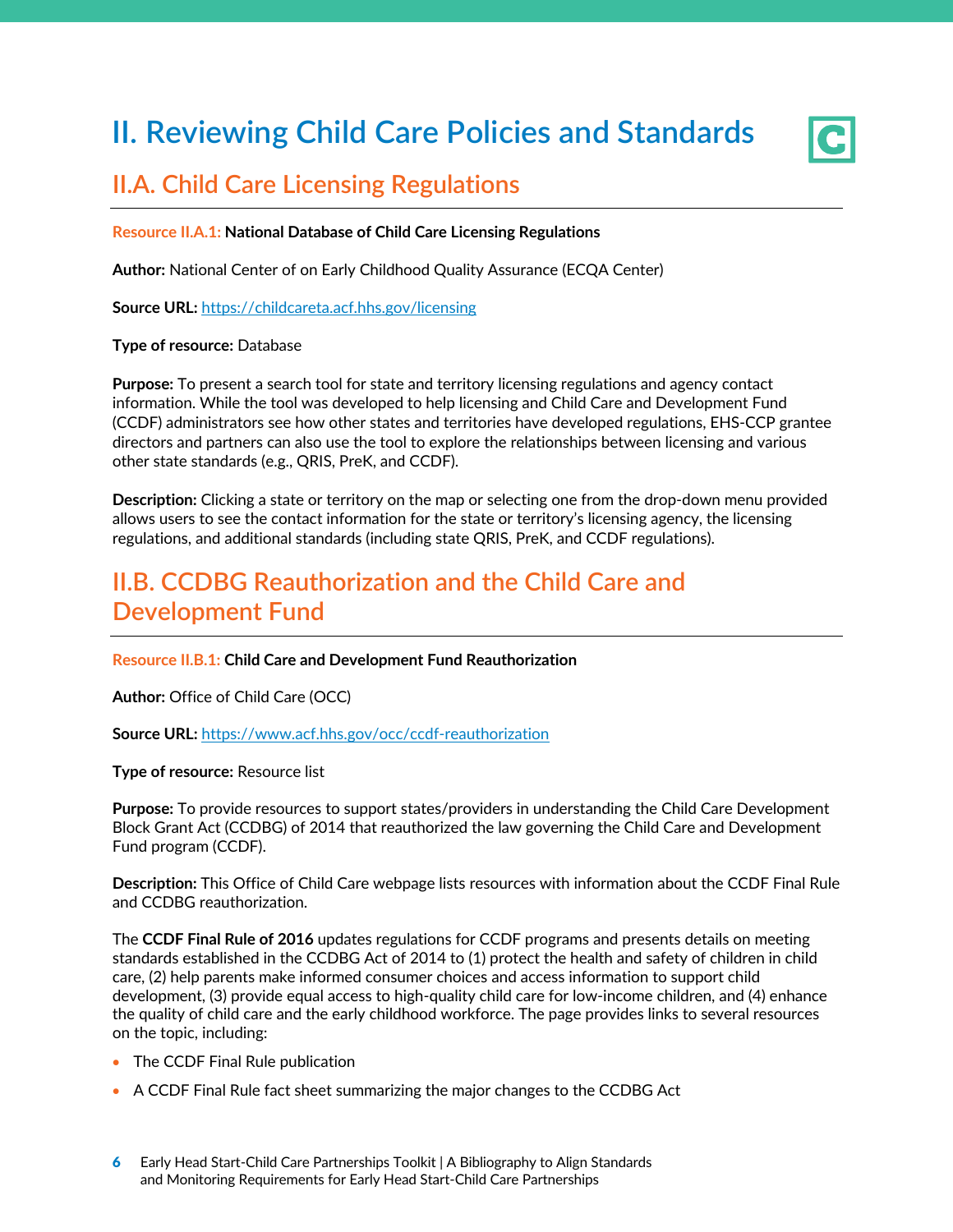- A CCDF Final Rule fact sheet for tribes summarizing ways that CCDBG reauthorization provides flexibility to tribes in implementing updated regulations presented in the Final Rule
- Final Rule FAQs
- A recording of a Final Rule webinar and slides providing an overview of the new CCDF regulations
- A recording of a Final Rule webinar and slides providing an overview of the new CCDF regulations relevant to tribes
- A tracked-changes version of the CCDF regulations noting the changes made to comply with the 2016 Final Rule
- A set of State and Territories Administrators Meeting (STAM) Final Rule presentation slides on the consumer education and quality provisions, health and safety requirements, equal access provisions, and subsidy eligibility and homeless provisions of the Final Rule
- A set of recorded CCDF Final Rule webinars and presentation slides related to consumer education and parental choice, understanding subsidy eligibility, and understanding the new health and safety standards and training requirements

The **CCDF Reauthorization Law or CCDBG Act of 2014** recognized the role of state and territory CCDF programs in raising the health, safety, and quality of child care and providing more stable child care assistance to families. The page provides links to several resources on these topics, including:

- A plain language summary of changes to the CCDBG Act relating to (1) health and safety requirements for child care providers, (2) transparent consumer and provider education information, (3) familyfriendly eligibility policies, (4) activities to improve the quality of child care, (5) provisions relevant to tribes, and (6) other provisions
- A tracked-changes version of the CCDBG Act of 2014 highlighting changes made since 1996
- An announcement of CCDF reauthorization by the 2014 director of the Office of Child Care
- A pool of resources on the Office of Child Care Technical Assistance (TA) Network site providing information about CCDBG reauthorization, the CCDF Final Rule, and other CCDF topics
- Webinar slides on CCDF reauthorization and its key features
- A timeline for states and territories outlining effective dates for implementing CCDBG reauthorization requirements, including minimum quality spending, infant and toddler spending, criminal background checks, monitoring of licensing and regulatory requirements, web postings of monitoring and inspection report results, compliance with priority for services, and others
- Guidance around the CCDBG program requirements that have specified effective dates
- A plain language summary of changes to the CCDBG Act geared toward tribes
- Resources on the proposed CCDF Rule that were published before the release of the Final Rule and current CCDF regulations

#### **Resource II.B.2: The Child Care and Development Fund (CCDF) Policies Database**

#### **Author:** Urban Institute

**Source URL:** https://ccdf.urban.org/

#### **Type of resource:** Database

**Purpose:** To provide detailed information on states' and territories' rules for child care subsidy programs under the CCDF.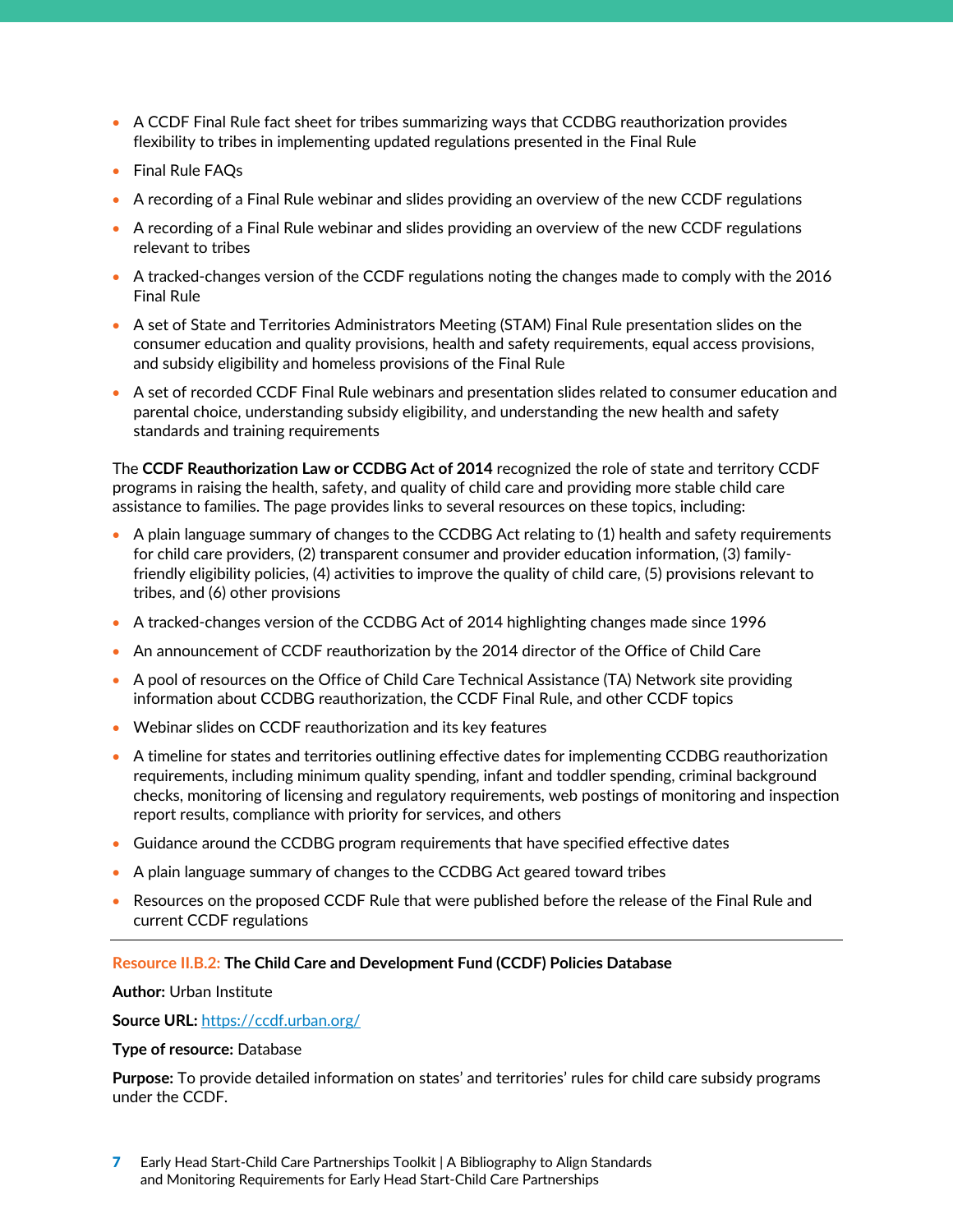**Description:** The database allows users to access all 50 states' and five territories' CCDF policies on family eligibility, application and redetermination, priorities and waiting lists, family payments, provider requirements, and reimbursement rates through a book of tables, a search tool, and full data files. The following fact sheet and video provide information on how to use the database:

- Fact sheet: https://ccdf.urban.org/sites/default/files/CCDFDatabase2018FactSheets.pdf
- Video: https://ccdf.urban.org/instructions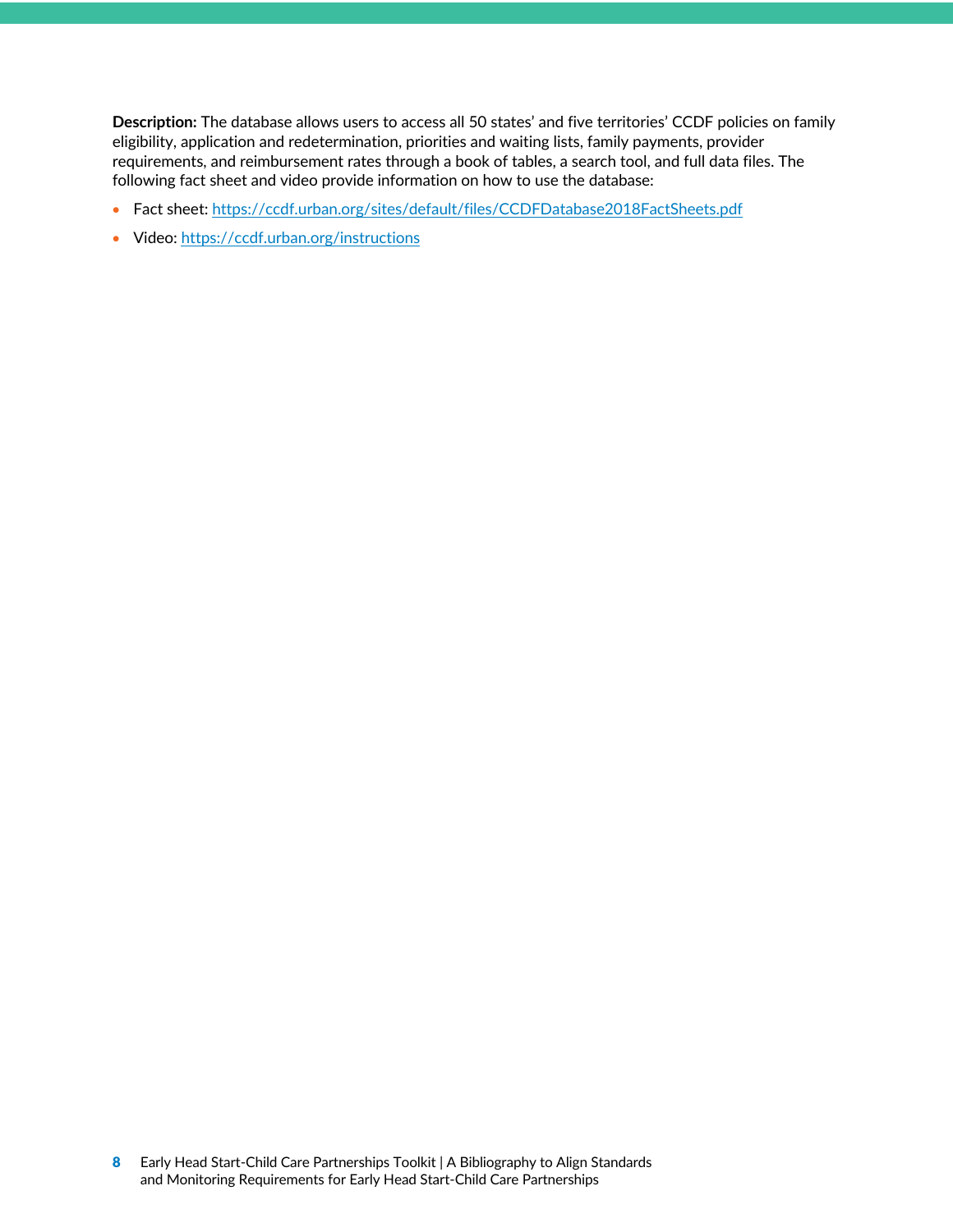# <span id="page-9-0"></span>**III. Supporting EHS-CCPs: Aligning EHS and Child Care Policies and Standards**



### **III.A. Partnership Policies and Program Guidance**

#### **Resource III.A.1: Child Care and Head Start Regulations/ Standards: Similarities and Differences**

#### **Author:** U.S. DHHS Administration for Children & Families

**Source URL:** https://eclkc.ohs.acf.hhs.gov/local-early-childhood-partnerships/article/child-care-headstart-regulationsstandards-similarities

#### **Type of resource:** Resource List

**Purpose:** To provide resources that support comparisons of child care and Head Start regulations and standards.

#### **Description:**

Resources posted on this page cover:

- Head Start regulations as they apply to Early Head Start–Child Care (EHS–CC) Partnerships
- How the Child Care and Development Block Grant Act of 2014 strengthened the fund to better meet the needs of children and families $2$
- How regulations apply to the unique needs of tribal communities and child care
- How state agencies are aligning child care licensing regulations with state and national standards to develop policies that support EHS-CCPs<sup>3</sup>
- How state agencies are aligning policies to effectively implement EHS-CCPs

Resources on aligning policies to effectively implement EHS-CCPs include (1) a tool to guide discussions on collaborative cross-sector planning and (2) a paper on state and territory efforts to use contracts and grants to advance CCDBG goals.

- The collaborative planning tool presents six strategies to improve early childhood system coordination: (1) recruiting and engaging stakeholders, (2) defining and coordinating leadership, (3) financing strategically, (4) enhancing and aligning standards, (5) creating and supporting improvement strategies, and (6) ensuring accountability. An appendix to the tool also provides a list of agencies with authority over programs and funding streams in the health, early learning and development, and family leadership and support sectors.
- The resource on contracts and grants presents examples of how states and territories plan to use contracts and grants to meet the new CCDBG priorities.

<sup>&</sup>lt;sup>2</sup> The resources linked on this section of the page overlap with those provided on the "Child Care and Development Fund Reauthorization" webpage described above.

<sup>&</sup>lt;sup>3</sup> The resources linked on this topic include the "National Database of Child Care Licensing Regulations" resource, introduced below, and "National Program Standards: Crosswalk Tool" resource, introduced above.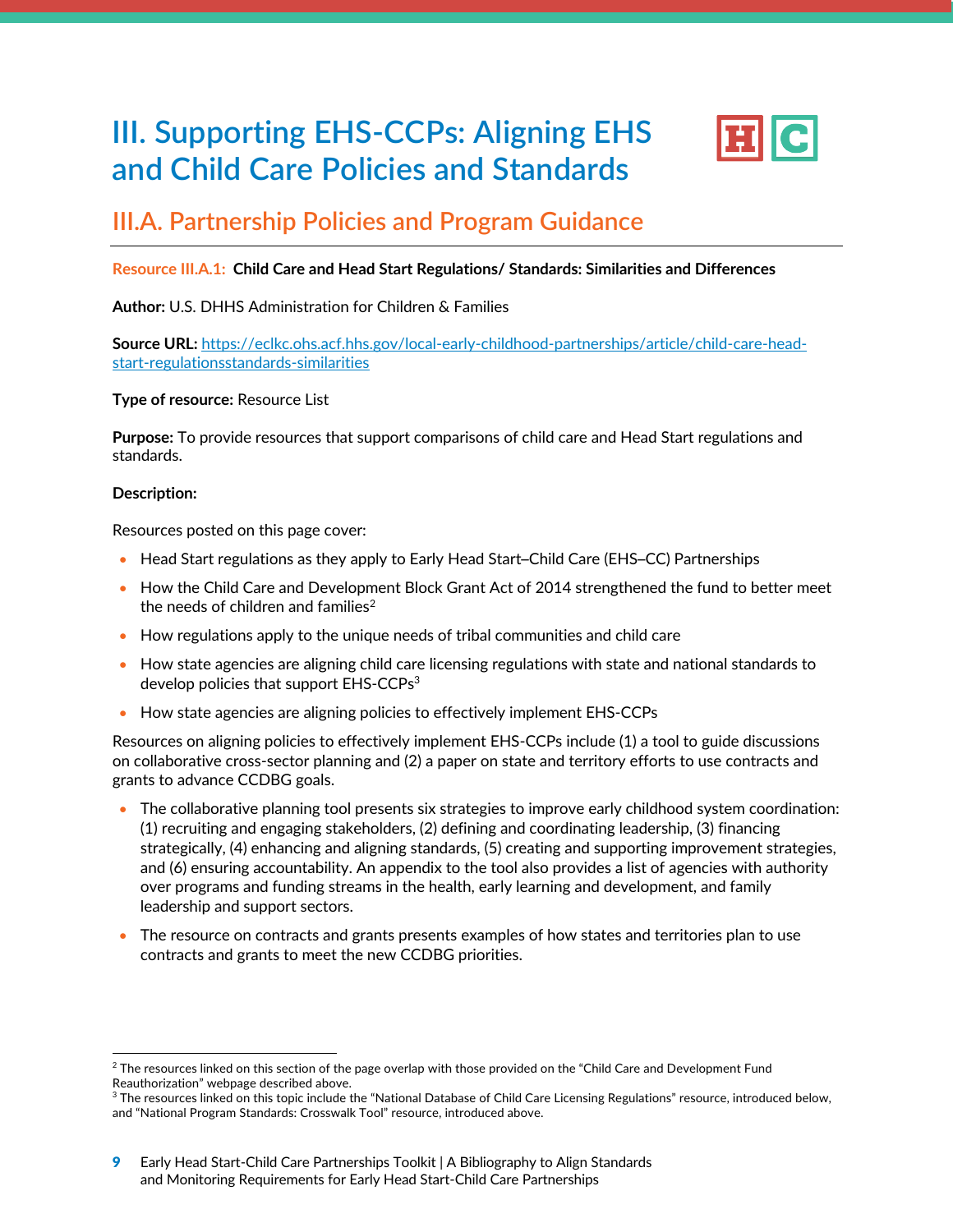#### **Resource III.A.2: State Lead Agency Policies Supportive of Early Head Start–Child Care Partnerships**

**Author:** Office of Child Care (OCC)

**Source URL**: https://www.acf.hhs.gov/occ/resource/state-lead-agency-policies-supportive-of-early-headstart-child-care-partnerships

#### **Type of resource**: Resource list

**Purpose**: To facilitate collaboration and system building to support the success of EHS-CCP grantees. This resource draws from applicable language from the CCDBG Act of 2014 and the [EHS-CCP Policy and](https://www.acf.hhs.gov/sites/default/files/occ/acf_im_ohs_15_03.pdf)  [Program Guidance Information Memorandum](https://www.acf.hhs.gov/sites/default/files/occ/acf_im_ohs_15_03.pdf) (IM) issued in August 2015.

**Description**: Outlines four policy areas that can support effective EHS-CCP implementation: (1) [aligning](https://www.acf.hhs.gov/occ/resource/aligning-ccdf-and-ehs-eligibility) [CCDF and EHS eligibility](https://www.acf.hhs.gov/occ/resource/aligning-ccdf-and-ehs-eligibility), (2) [waiving family co-pays](https://www.acf.hhs.gov/occ/resource/waiving-family-co-pays), (3) [layering funding](https://www.acf.hhs.gov/occ/resource/layering-funding), and (4) [delinking provider](https://www.acf.hhs.gov/occ/resource/delinking-provider-payments-and-attendance) payments [and attendance](https://www.acf.hhs.gov/occ/resource/delinking-provider-payments-and-attendance). Summaries of each of the four policy areas include applicable language from the CCDBG Act of 2014 and the EHS-CCP Policy and Program Guidance Information Memorandum (IM) issued in August of 2015, and states that have implemented the policy, as well as a "model exemplar" state that has made significant strides in leveraging new policies to support the partnerships and leverage state system development. *Note: As it is unclear on each resource webpage, the orange-colored states on the map meet the description given in the last sentence above the map.*

#### **Resource III.A.3: Policy and Program Guidance for the Early Head Start–Child Care Partnerships**

**Author:** Head Start Early Childhood Learning & Knowledge Center

**Source URL:** https://eclkc.ohs.acf.hhs.gov/policy/im/acf-im-hs-15-03-attachment

#### **Type of resource:** Memo; Resource List

**Purpose:** To provide (1) a description of the EHS-CCP grant and important considerations for grantees partnering with child care centers and (2) a list of relevant resources.

**Description:** The memo provides an overview of the purpose of the EHS–CPP grant and outlines various grant requirements and regulations. Topics include (1) partnership agreements and their contents; (2) regulations for layering funding to support EHS-CCP implementation; (3) requirements for number of subsidy slots, family fees, and continuity of services; (4) verification of children's citizen and immigration status; (5) ratios and group sizes for child care centers and family child care homes; (6) staff qualifications and credentials; and (7) monitoring. The memo also provides links to resources related to several of these topics.

#### **Resource III.A.4: Cost Estimation Tool for EHS-CCP Services**

#### **Author:** U.S. DHHS Administration for Children & Families

**Source URL:** https://eclkc.ohs.acf.hhs.gov/local-early-childhood-partnerships/article/layering-early-headstart-services-funds-child-care

#### **Type of resource:** Tool

**Purpose:** To help EHS-CCPs plan for the cost of delivering comprehensive Early Head Start (EHS) services to children enrolled in child care homes and centers.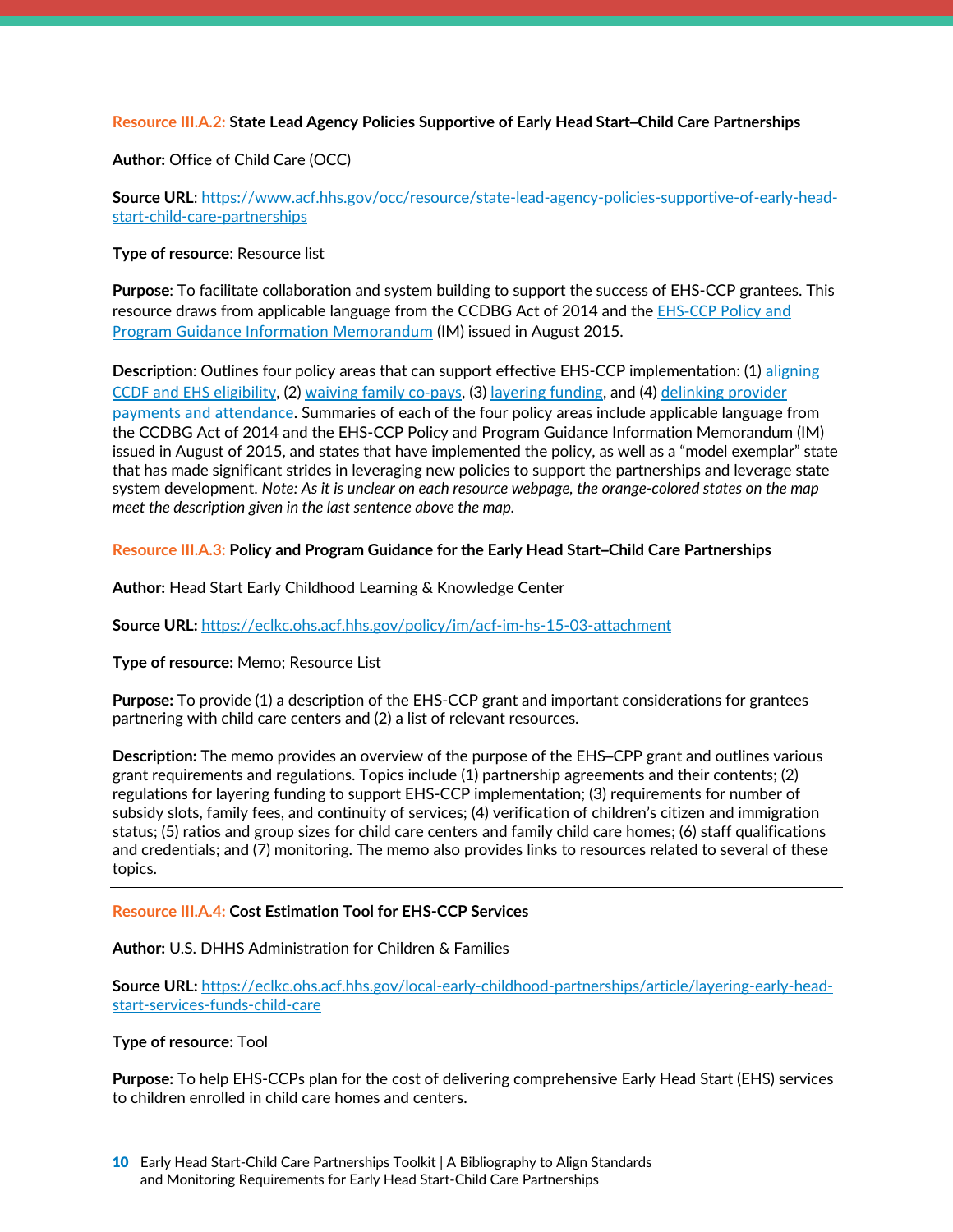<span id="page-11-0"></span>**Description:** This tool helps EHS-CCP grantees (1) identify and compare currently offered child care services in order to determine how much it will cost to ensure full-time services, (2) identify child care and other sources of revenue to support EHS-CCP services, (3) identify costs for different types of program enhancements needed to meet EHS standards, and (4) identify partner costs associated with providing individual child and family services to meet EHS standards.

## **III.B. Alignment of Approaches for Specific Aspects of EHS-CCPs**

### General Resources on Aligning CCDF and EHS Policies

**Resource III.B.1: The New Child Care & Development Block Grant: Getting Involved in the Development of the State Child Care Plan**

**Author:** National Head Start Association (NHSA)

**Source URL:** https://www.nhsa.org/hs-involvement-ccdbg-state-plan

#### **Type of resource:** Fact sheet

**Purpose:** To highlight for states key aspects of CCDBG reauthorization that provided opportunities to align state plans submitted in March 2016 with EHS and HS policies and practices, and encouraged better coordination for more effective EHS-CCPs.

**Description:** The resource highlights six key provisions of the reauthorized law: (1) coordination among programs, (2) consumer information, (3) continuity of care assistance, (4) payments to child care providers, (5) family co-payments, and (6) tiered quality rating and improvement systems.

For each provision, the resource describes what the law requires, and provides recommendations for how state plans could include strategies to support coordination with Head Start and Early Head Start in that area.

#### **Resource III.B.2: Top Ten Ways CCDF Can Support EHS-CCPs**

**Author:** National Center on Subsidy Innovation and Accountability (NCSIA)

#### **Source URL:**

https://childcareta.acf.hhs.gov/sites/default/files/public/top\_ten\_ways\_ccdf\_can\_support\_early\_head\_star t-child\_care\_partnerships.pdf

#### **Type of resource:** Fact sheet

**Purpose:** To identify differences in EHS and CCDF policy, operations, and funding requirements and recommend 10 strategies to bridge these differences.

**Description:** This tip sheet lists 10 suggestions including: (1) aligning policies related to eligibility, (2) serving vulnerable populations, (3) allowing job search eligibility to promote continuity of care, (4) referring eligible families to partnerships, (5) aligning length of eligibility, (6) waiving parent fees and copayments, (7) establishing grants or contracts to build supply and promote accountability, (8) paying rates supporting quality via tiered reimbursement, (9) offering sustainable payment practices to encourage involvement in partnerships, and (10) layering funding as part of partnerships.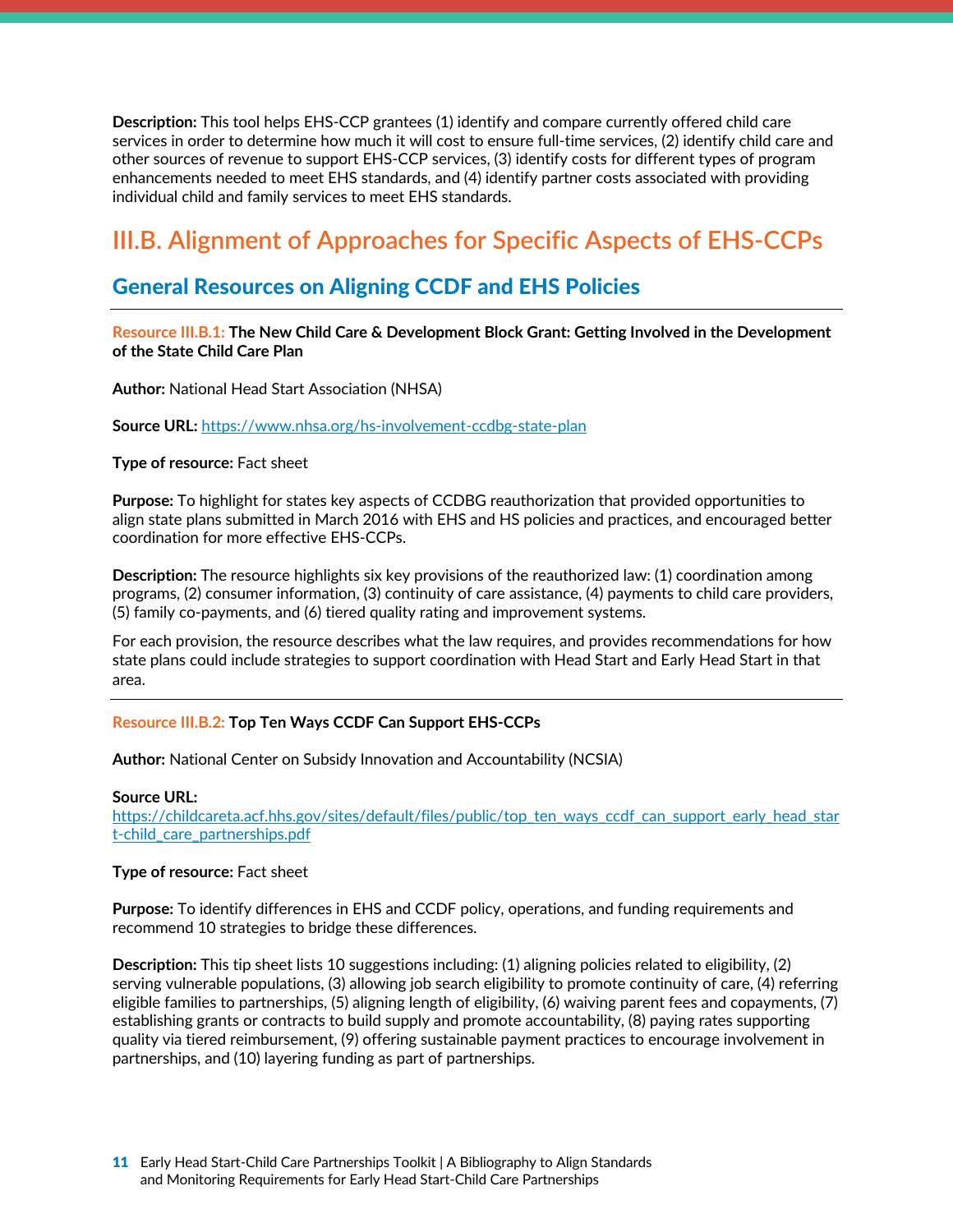#### <span id="page-12-0"></span>**Resource III.B.3: Expanding High-Quality Child Care for Infants & Toddlers: Lessons from Implementation of Early Head Start–Child Care Partnerships in States**

**Author:** Schumacher, R., Wallen, M., Reidt-Parker, J., Bernhard, K., Kohler, C. (2019). *Expanding high-quality child care for infants & toddlers*. Chicago, IL: The Ounce of Prevention Fund.

**Source URL:** https://www.theounce.org/wp-content/uploads/2020/01/Ounce-EHS-CCP-Final-Report-FINAL.pdf

#### **Type of resource:** Research report

**Purpose:** To provide federal and state policy leaders with considerations for how to sustain, improve, and expand the partnership program based on learnings from a sample of state leaders with EHS-CCP grants.

**Description:** The report provides helpful background information on CCDBG and EHS-CCPs and describes key provisions of the partnership program and CCDBG reauthorization that aim to enhance access to highquality infant and toddler care. Based on findings from interviews with state leaders, the authors summarize key strategies that states have implemented to support EHS-CCPs through (1) leveraging funding sources and state systems to support quality, (2) supporting continuity of care, (3) raising the bar for quality, (4) building a higher-education pathway for the infant-toddler workforce, and (5) piloting reforms for statewide scale-up. The report also includes state profiles of EHS-CCP grantees from Alabama, the District of Columbia, Georgia, Louisiana, Maryland, Oklahoma, and Washington to provide more detailed information about each of the partnerships and the specific strategies they employed to support and expand their work.

### Aligning CCDF and EHS Eligibility

**Resource III.B.4: Aligning CCDF and EHS Eligibility (webpage)4**

**Author:** Office of Child Care (OCC)

**Source URL:** https://www.acf.hhs.gov/occ/resource/aligning-ccdf-and-ehs-eligibility

#### **Type of resource:** Topical resource

**Purpose:** To discuss how states can streamline their child care subsidy eligibility guidelines and ensure that families and children participating in EHS-CCP avoid service interruptions.

**Description:** Reiterates CCDBG Act of 2014 minimum 12-month eligibility period requirement and CCDF policy guidance that allows states to align subsidy eligibility periods for children. Provides a map that displays which states align subsidy eligibility with the HS-EHS program year. *Note: The orange-colored states on the map have aligned subsidy eligibility.*

<sup>4</sup> This resource is listed on the webpage "State Lead Agency Policies Supportive of Early Head Start-Child Care Partnerships," introduced above.

<sup>12</sup> Early Head Start-Child Care Partnerships Toolkit | A Bibliography to Align Standards and Monitoring Requirements for Early Head Start-Child Care Partnerships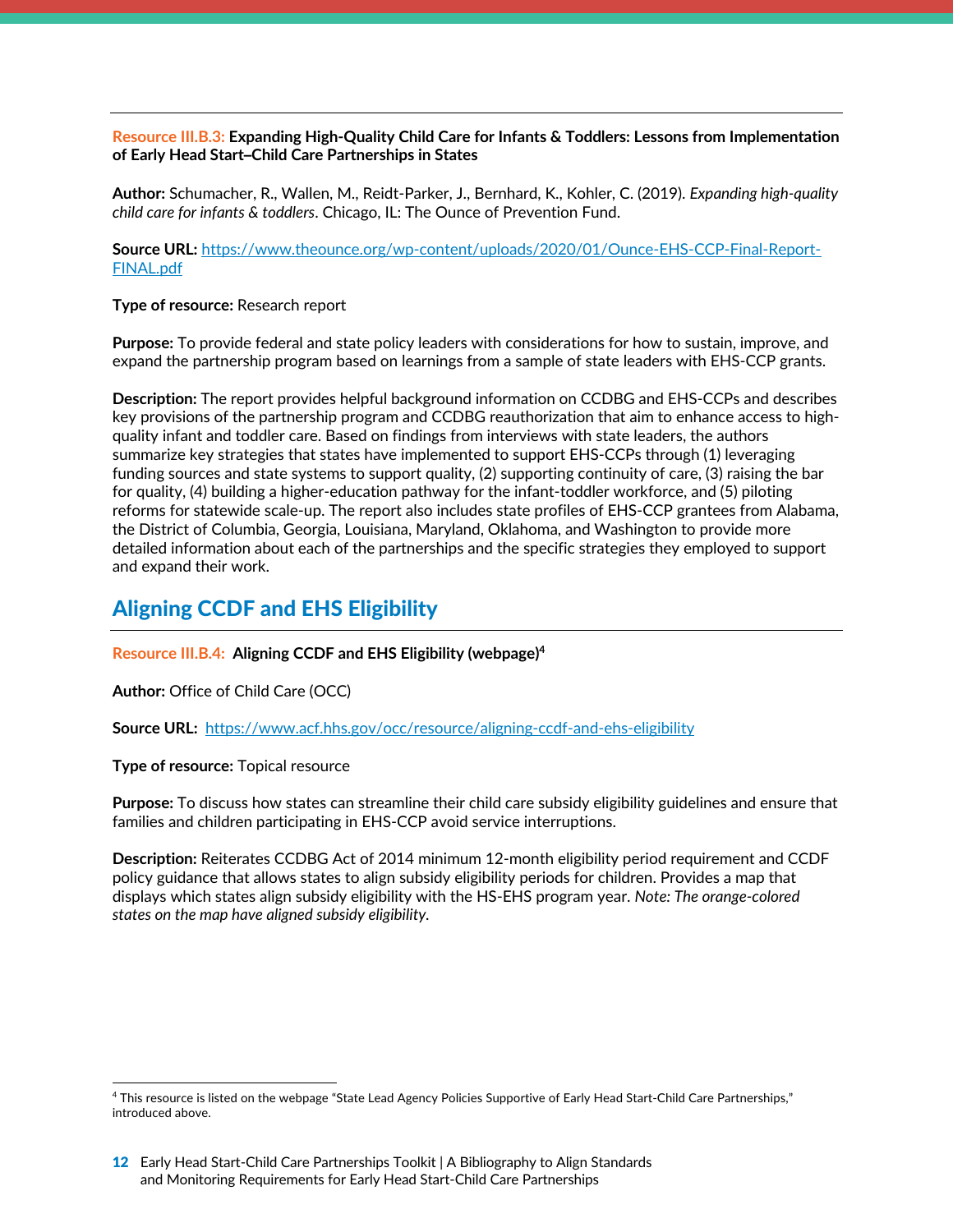### <span id="page-13-0"></span>Waiving Family Co-Pays

#### **Resource III.B.5: Waiving Family Co-Pays (webpage)5**

**Author**: Office of Child Care (OCC)

**Source URL**: https://www.acf.hhs.gov/occ/resource/waiving-family-co-pays

**Type of resource**: Topical resource

**Purpose**: To reiterate that states can waive co-pays for families with income below the federal poverty level or for specified populations with income below poverty.

**Description:** Provides a map displaying which states waive family co-pays for all families below 100% of the federal poverty threshold that receive CCDF. *Note: The orange-colored states on the map waive family co-pays.*

### Layering Funding

#### **Resource III.B.6: Layering Funding (webpage)6**

**Author:** Office of Child Care (OCC)

**Source URL:** https://www.acf.hhs.gov/occ/resource/layering-funding

**Type of resource:** Topical resource

**Purpose:** To discuss how the CCDBG Act of 2014 encourages states to blend and braid funding to support child care quality improvement efforts.

**Description:** Links to the Cost Estimation Tool for EHS-CCP Services (listed above) to help EHS-CCP grantees plan for using layered funding to cover additional costs of partnership implementation*.*

**Resource III.B.7: Layering Services and Funds in Early Head Start–Child Care Partnerships: Frequently Asked Questions7**

**Author:** National Center on Subsidy Innovation and Accountability (NCSIA)

**Source URL:** https://eclkc.ohs.acf.hhs.gov/sites/default/files/pdf/layered-service-faq.pdf

**Type of resource:** FAQ

**Purpose:** To compile questions and answers related to layering services and funds.

<sup>5</sup> This resource is listed on the webpage "State Lead Agency Policies Supportive of Early Head Start-Child Care Partnerships," introduced above.

<sup>&</sup>lt;sup>6</sup> This resource is listed on the webpage "State Lead Agency Policies Supportive of Early Head Start-Child Care Partnerships," introduced above.

 $7$  This resource is listed on the webpage "State Lead Agency Policies Supportive of Early Head Start-Child Care Partnerships," introduced above.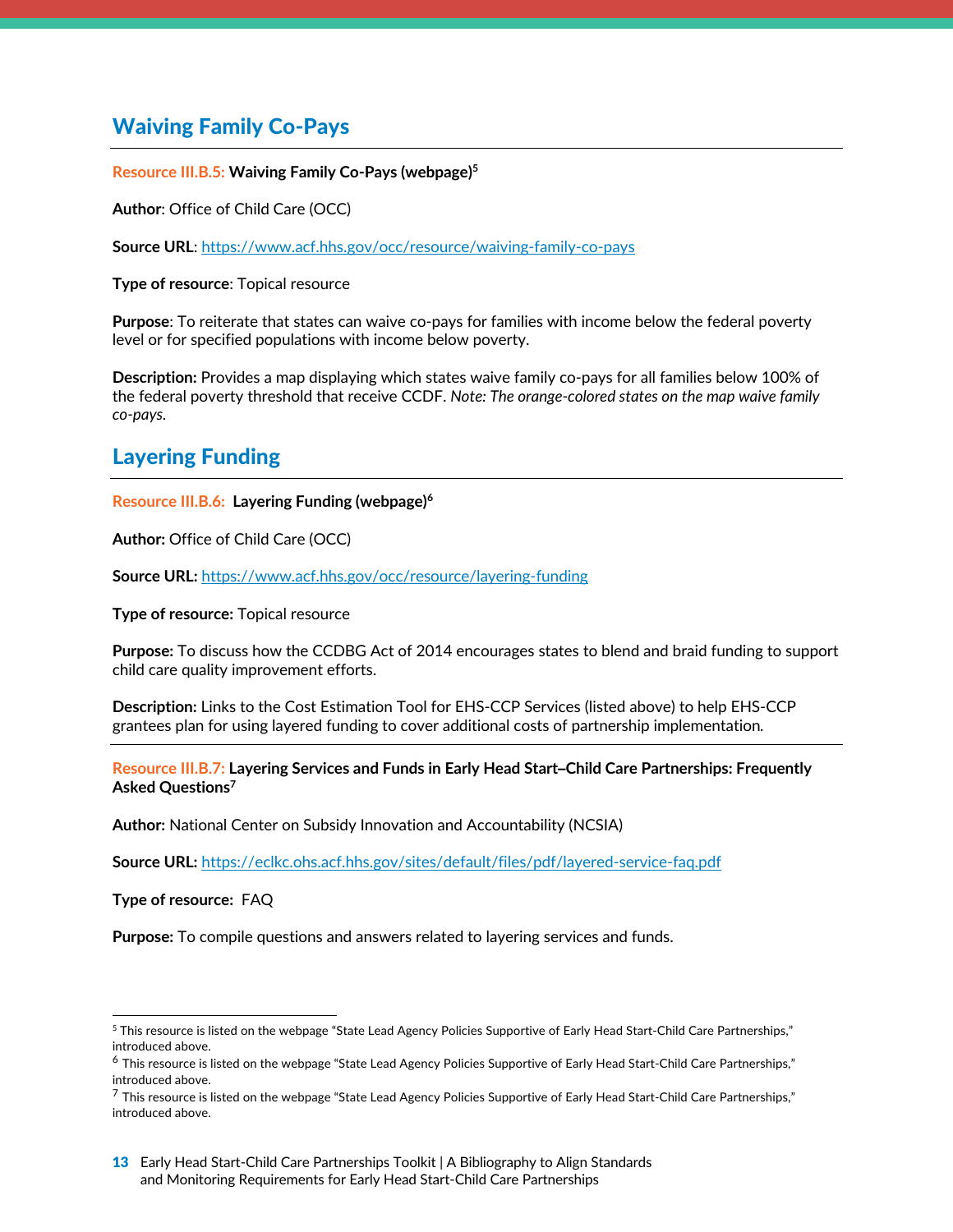<span id="page-14-0"></span>**Description:** Covers the appropriate use of EHS-CCP funds related to (1) family support staff and classroom teacher salaries, (2) classroom or playground renovations, (3) trainer costs, (4) community service provider costs (e.g., dental health), (4) supplementing Child and Adult Care Food Program (CACFP) costs, (5) child care subsidy, (6) diaper costs, (7) purchasing curricula, (8) reducing class size, and (9) screening activities.

### Delinking Provider Payments and Attendance

**Resource III.B.8: Delinking Provider Payments and Attendance (webpage)8**

**Author:** Office of Child Care (OCC)

Source URL: https://www.acf.hhs.gov/occ/resource/delinking-provider-payments-and-attendance

**Type of resource:** Topical resource

**Purpose:** To reiterate state requirement to improve provider payment practices and funding stability by delinking provider payments from children's occasional absences.

**Description:** References August 2015 EHS-CCP Policy and Program Guidance Information Memorandum (IM) regarding how enrollment-based provider payments embedded within the EHS-CCP program model must be reflected in grantee funding agreements. Provides a map that displays states in which pay is based on enrollment, not attendance. *Note: The orange-colored states on the map base provider pay on enrollment.*

 $8$  This resource is listed on the webpage "State Lead Agency Policies Supportive of Early Head Start-Child Care Partnerships," introduced above.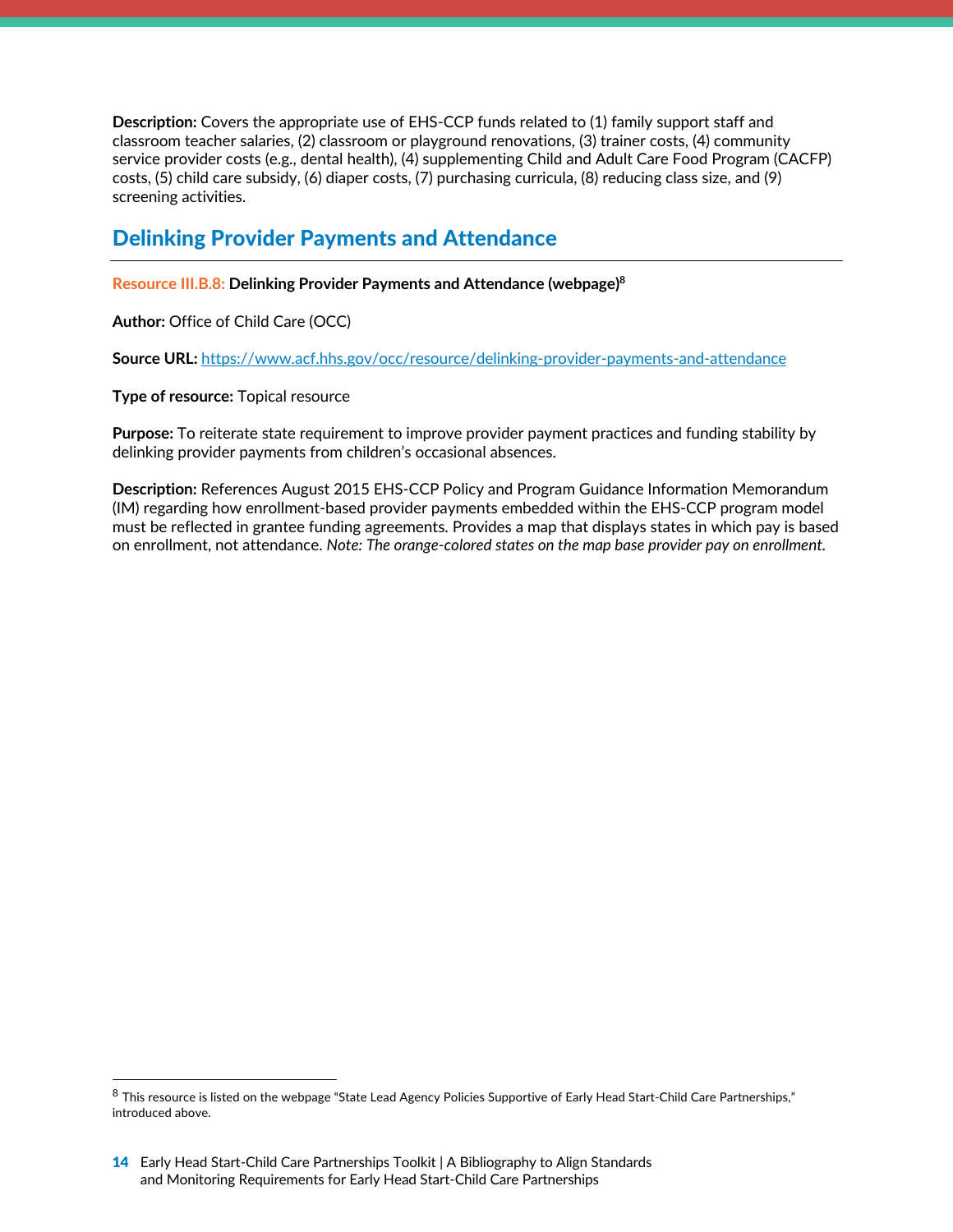# <span id="page-15-0"></span>**IV. Coordinating and Aligning Early Care and Education Systems**



## **IV.A. Coordination and Alignment of Monitoring Systems**

#### **Resource IV.A.1: Coordinated Monitoring Systems for Early Care and Education**

**Author:** Maxwell, K. L., Sosinsky, L., Tout, K., & Hegseth, D. (2016). Coordinated monitoring systems for early care and education. OPRE Research Brief #2016-19. Washington, DC: Office of Planning, Research and Evaluation, Administration for Children and Families, U.S. Department of Health and Human Services.

#### **Source URL:**

https://www.acf.hhs.gov/sites/default/files/opre/coordinated\_monitoring\_systems\_in\_early\_care\_and\_ed ucation.pdf

#### **Type of resource:** Research brief

**Purpose:** To (1) provide an overview of monitoring in early care and education and features of major early care and education monitoring systems; (2) offer goals for a coordinated monitoring system, approaches for reaching those goals, and important considerations in planning monitoring coordination efforts; and (3) highlight efforts of two states in coordinating their early care and education monitoring systems.

**Description:** The brief provides a table with key features of eight major early care and education monitoring systems, including (1) licensing, (2) Child Care and Development Fund (CCDF)-subsidy, (3) quality rating and improvement system (QRIS), (4) pre-K, (5) Head Start/Early Head Start, (6) Individuals with Disabilities Education Act (IDEA) Part B Section 619, IDEA Part C, (7) Child and Adult Care Food Program (CACFP), (8) and accreditation. The table provides information about the entity responsible for overseeing the monitoring system, the types of providers monitored, the standards monitored, areas of emphasis, tools used, frequency of monitoring, and positive and negative consequences of monitoring. The authors present goals for developing a coordinated monitoring system and approaches to coordinating standards and monitoring. They provide examples of Ohio's and Rhode Island's coordination efforts to illustrate how states are working to meet these goals.

Finally, the authors note 11 dimensions that are important to consider when making system-level changes around monitoring, including:

- Goals and purposes
- Stakeholder recruitment, engagement, and communication
- **Governance**
- Standards that are monitored
- Measurement tools and procedures
- Planning and implementation
- Monitoring staff
- Data systems
- Accountability
- Sustainability
- Evaluation and continuous quality improvement
- 15 Early Head Start-Child Care Partnerships Toolkit | A Bibliography to Align Standards and Monitoring Requirements for Early Head Start-Child Care Partnerships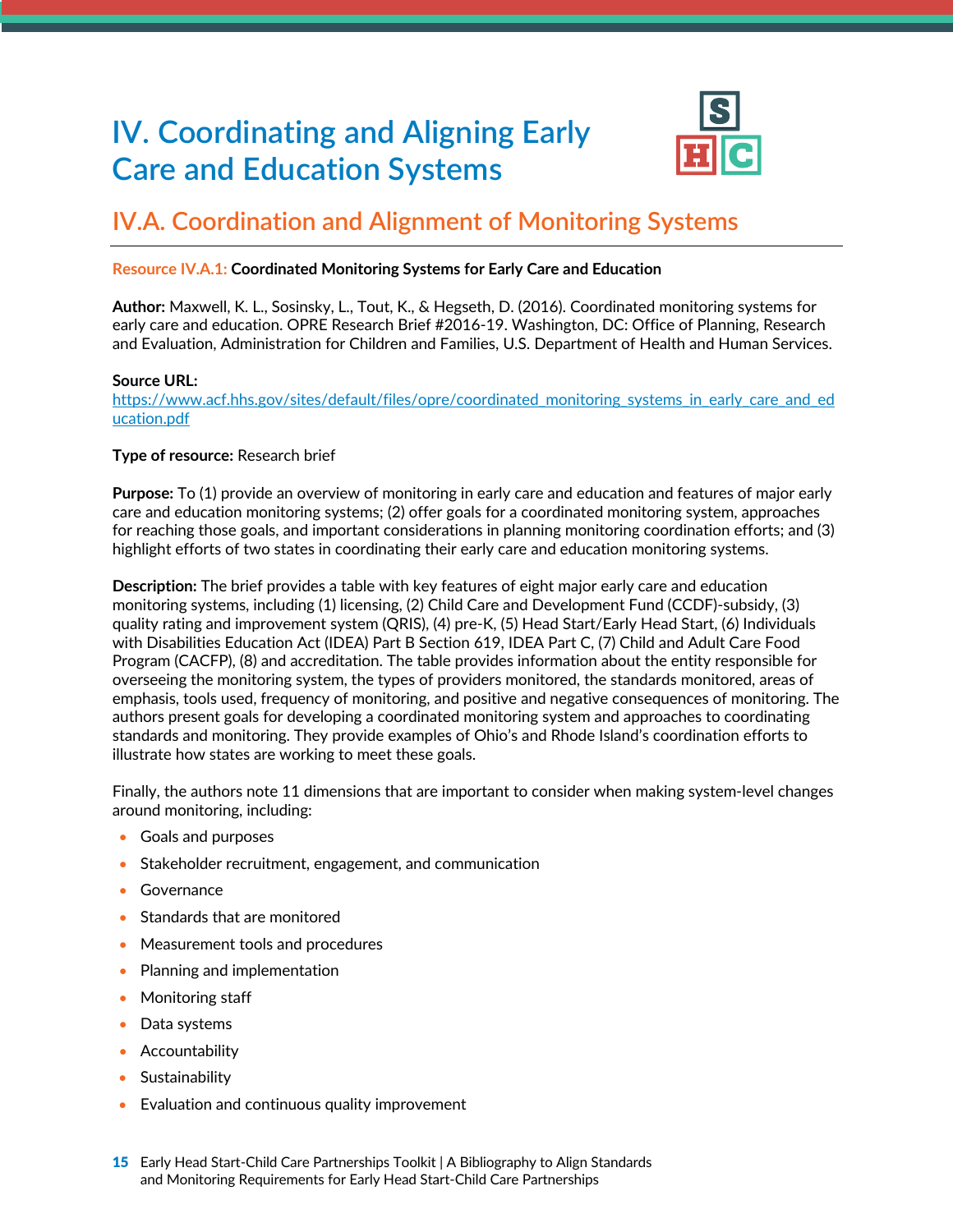#### <span id="page-16-0"></span>**Resource IV.A.2: Mapping the ECE Early Child Care and Education Monitoring Landscape**

**Author:** Maxwell, K. L., Sosinsky, L., & Tout, K. (2016). Mapping the early care and education monitoring landscape. OPRE Research Brief #2016-20. Washington, DC: Office of Planning, Research and Evaluation, Administration for Children and Families, U.S. Department of Health and Human Services.

#### **Source URL:**

https://www.acf.hhs.gov/sites/default/files/opre/mapping\_the\_early\_care\_and\_education\_monitoring\_lan dscape\_508final.pdf

#### **Type of resource:** Research brief

**Purpose:** To provide a framework that helps state and territory leaders document existing early care and education (ECE) monitoring systems and engage in discussions to better coordinate monitoring across various sets of regulations. The brief serves as a companion to the Coordinated Monitoring Systems for Early Care and Education brief noted above (Maxwell, Sosinsky, Tout, & Hegseth, 2016).

**Description:** The brief is divided into seven sections that state and territory leaders can complete to help develop a picture of their early care and education monitoring landscape. Sections walk state and territory leaders through steps to answer the following questions:

- Who is monitoring ECE providers?
- What is the role of licensing in various monitoring systems?
- Standards: What is monitored?
- Tools and procedures: How is monitoring conducted?
- Qualifications, training, and oversight: How are monitoring staff supported?
- What data systems are used in monitoring?
- What are some next steps?

## **IV.B. Coordination and Alignment of Standards and Quality Ratings**

#### **Resource I.B.1: National Program Standards: Crosswalk Tool**

**Author:** National Center on Early Childhood Quality Assurance (ECQA Center)

**Source URL:** https://ecquality.acf.hhs.gov/crosswalk

#### **Type of resource:** Crosswalk

**Purpose:** To help states that are developing and aligning program standards for licensing, quality rating and improvement systems, and/or prekindergarten programs to search and compare the content of several sets of national standards. *Note: Requires account set up to access.*

**Description:** Covers standards across nine topic areas: (1) children with special needs, (2) eligibility, recruitment, and transition; (3) family and community partnerships; (4) health and safety; (5) learning environment, teaching practices, and curriculum; (6) nutrition, (7) personnel management and human resources, (8) program administration, and (9) transportation.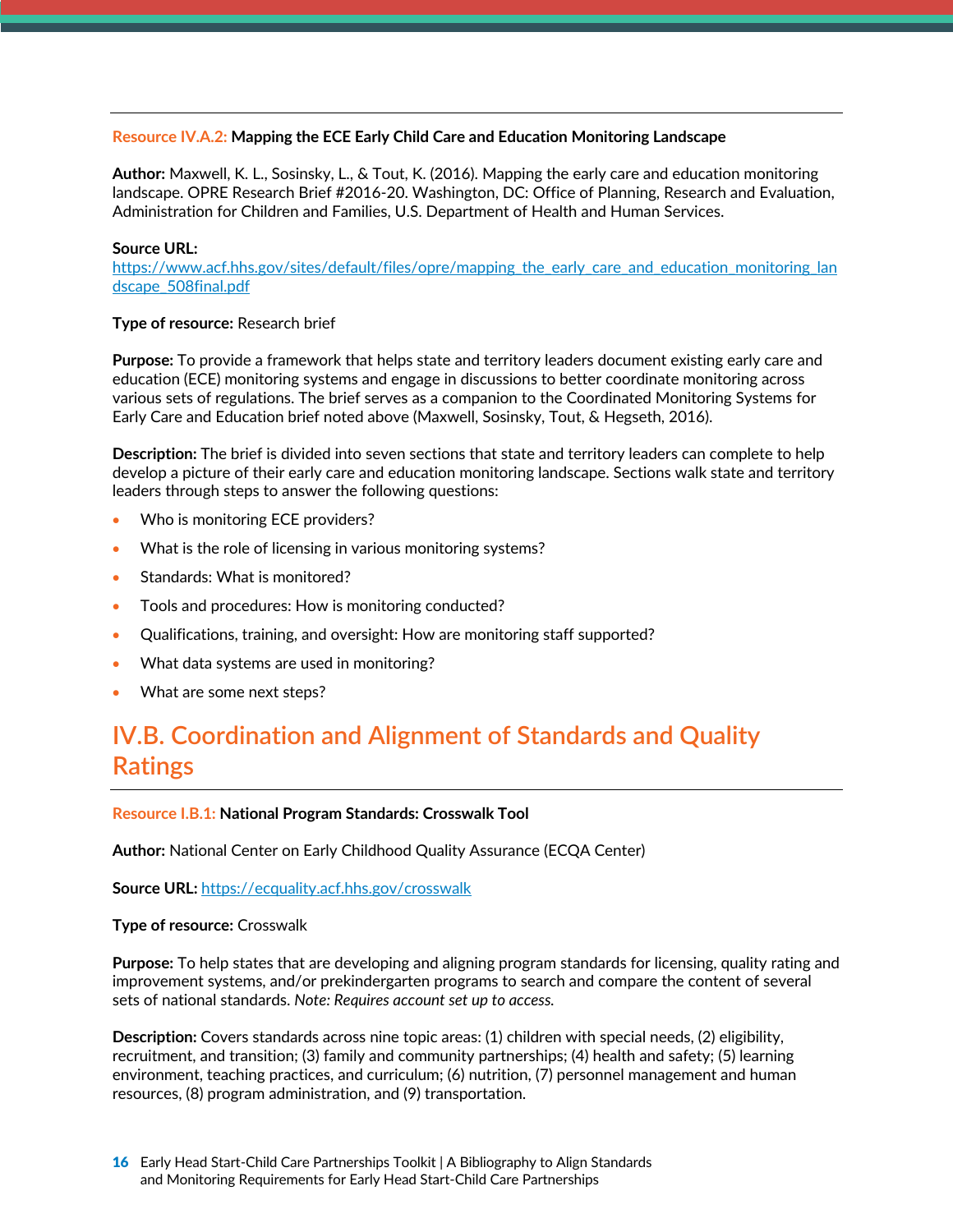Also reviews 11 sets of standards:

- Child Care and Development Fund Final Rule (CCDF)
- Head Start Program Performance Standards (HS)
- Department of Defense Instruction 6060.02 Child Development Programs and Department of Defense Effectiveness Rating and Improvement System Standards for Child Care Programs (DOD)
- Caring for Our Children: National Health and Safety Performance Standards, Guidelines for Early Care and Education Programs,  $3^{rd}$  Edition; and Stepping Stones to Caring for Our Children,  $3^{rd}$  Edition (CFOC)
- Caring for Our Children Basics: Health and Safety Foundations for Early Care and Education (CFOCB)
- National Association for the Education of Young Children Academy for Early Childhood Program Accreditation (NAEYC)
- Council on Accreditation After School Program Standards (COA-AS)
- National Accreditation Commission for Early Care and Education Programs Components of Accreditation Standards (NAC)
- National Early Childhood Program Accreditation (NECPA)
- National Association for Family Child Care, Quality Standards for NAFCC Accreditation, 4th Edition (NAFCC)
- REACH Accreditation Manual for Early Education Stand-alone Programs, Association for Christian Schools International (ASCI)

#### **Resource IV.B.2: Quality Compendium**

**Author:** BUILD Initiative

**Source URL:** https://qualitycompendium.org/

#### **Type of resource:** Database

**Purpose:** To provide detailed information on states' quality rating and improvement systems (QRIS).

**Description:** The database allows users to view state QRIS profiles that detail technical assistance information, funding sources, rating and monitoring systems, and more. Users can access profiles through an [interactive map](https://qualitycompendium.org/view-state-profiles) or [report builder](https://qualitycompendium.org/create-a-report).

#### **Resource IV.B.3: Side-by-Side Comparison of Federal and State Requirements for Early Childhood Education Services**

**Author:** Office of Head Start (OHS), Office of Child Care (OCC)

#### **Source URL:**

https://childcareta.acf.hhs.gov/sites/default/files/public/quilt\_side\_by\_side\_policycomparisons.pdf

#### **Type of resource:** Tool

**Purpose:** To compare key elements of EHS and CCDF legislation and regulations and provide a tool for states and local organizations to pinpoint similarities and differences across regulations and funding sources.

**Description:** Entering information for EHS-CCP members and community partners in the state-funded early care and education services column of the grid makes it possible to use this tool to compare state